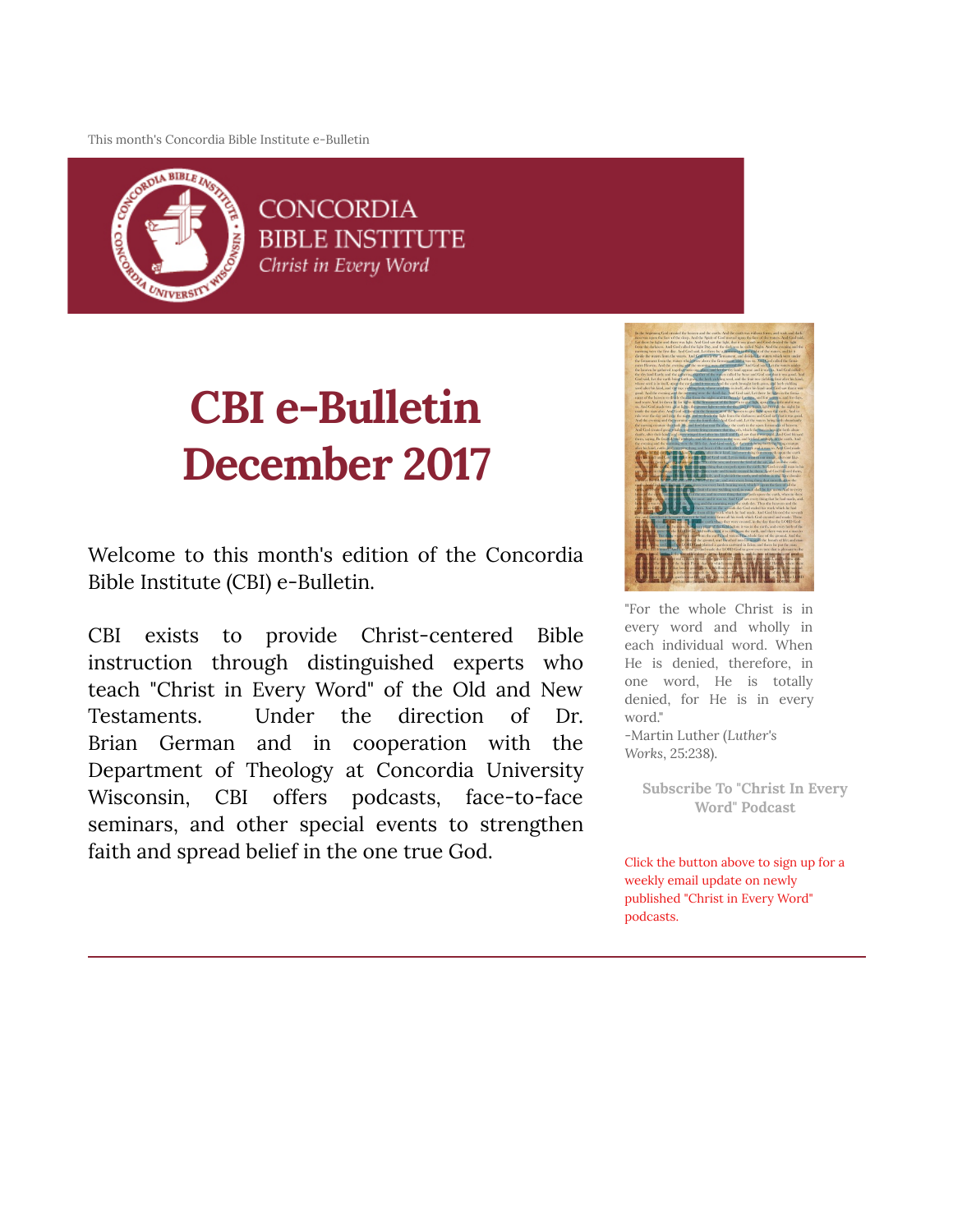

Have you ever noticed how different the birth narratives of Jesus are in the Bible? One is given in Matthew, the other is in Luke, and they each tell us about the birth of our Savior in unique ways. Even so, take a closer look with me and you'll see how the whole is greater than the sum of the parts…

Luke's account of the birth of Jesus is surely the more popular of the two (I still remember having to memorize 20 verses of it as a kid—in the King James Version, of course). In Luke, the first ones to hear about the birth of our Savior are the shepherds. How tting! Jesus comes for the lowly such as these, and he does so precisely by being our Good Shepherd. Luke also tells us about an angel of the Lord making the birth announcement, which is also quite fitting, because just as the angel of the Lord in the Old Testament brought God's presence, so also would this Babe in Bethlehem bring God's presence in the flesh. Finally, Luke informs us that a multitude of heavenly host also appeared when Jesus was born. This is yet another beautiful witness to what is taking place, because where Jesus is, there is heaven. In sum, Luke's account of the birth of Jesus gives us shepherds, angels, a heavenly host, and you might as well throw in colorful balloons and a chocolate cake, too.

In Matthew's account, on the other hand, there is darkness, dreams, and death. He wants us to know that when Jesus was born, King Herod was troubled "and all Jerusalem with him" (Mt. 2:3). Some welcome party! Matthew also writes about an angel of the Lord, as did Luke, but instead of an angel bringing a glorious announcement of God's presence, this angel warns Joseph multiple times that death is right around the corner. Instead of gazing toward the heavens as we did in Luke, Matthew tells us that the Christ-child needs to go down to Egypt because King Herod, much like a new Pharaoh, is hell-bent on destroying all the male children in Bethlehem. While Luke is passing out plates and napkins, Matthew is showing us graves at a cemetery.

And so it is that, while the birth of Jesus is indeed a glorious event (Luke), it also comes at a price (Matthew). We are indeed given an inheritance in the highest (Luke), but only after Jesus goes down into the lowest (Matthew). We will one day be free from tears and crying (Luke), but only after Jesus first leads us in a new exodus from sin, death, and the devil (Matthew).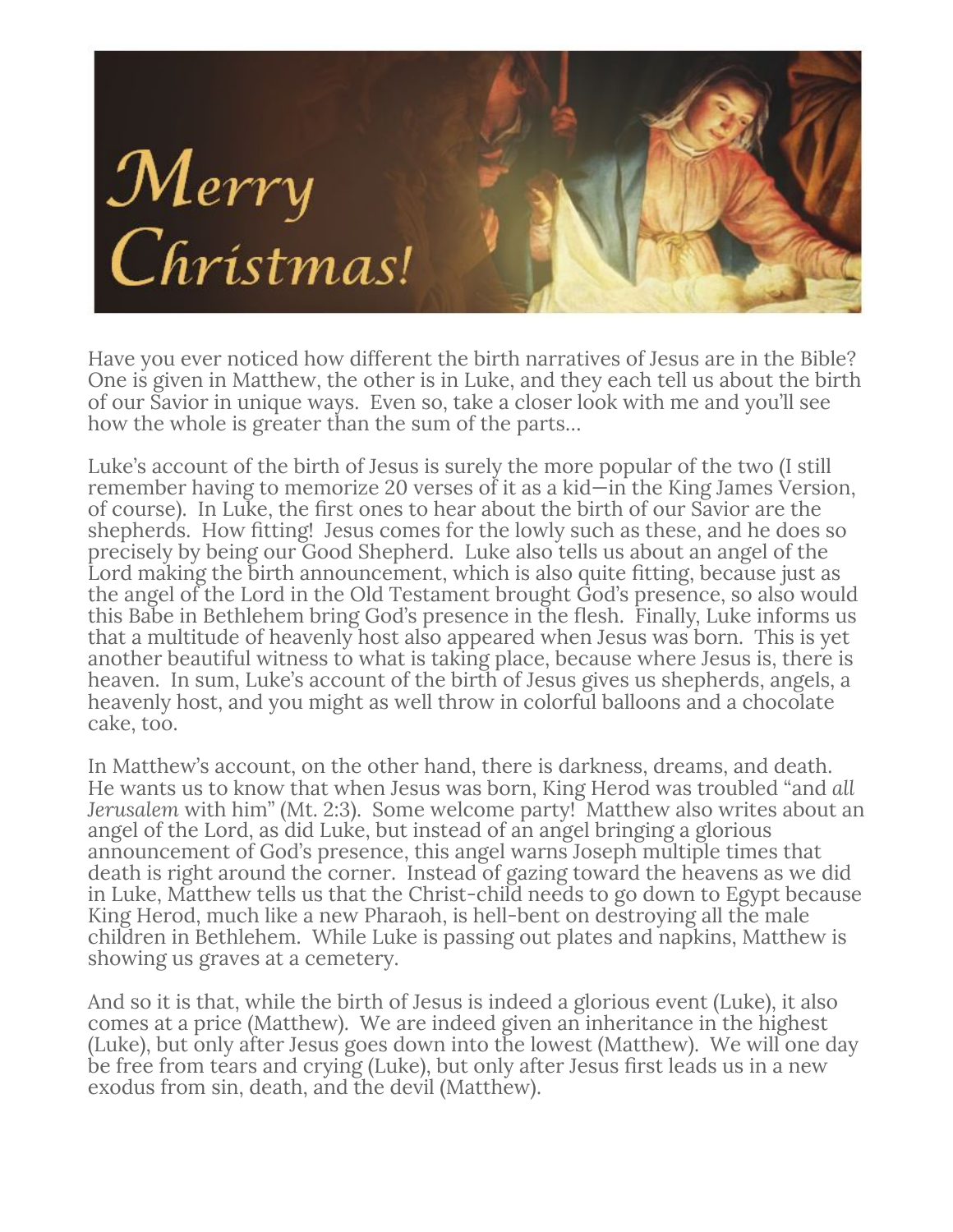And therein lies the beauty of how Christmas is portrayed in the Bible. The accounts of the birth of Jesus may be strikingly different between Matthew and Luke, but when they are taken together, we see with even more clarity the person and work of our Savior and why our Christmas celebrations can be, well, so merry in the first place.

Merry Christmas!

Dr. Brian German

## Advent Scripture Readings

In need of daily Scripture readings for the season of Advent? Download your copy here.

## Read the Bible in a Year

Looking to add to your devotions this year? Or simply want to accomplish the goal of reading the Bible in a year? Follow along with the calendar below! A new calendar will be sent in each newsletter.

| <b>Sunday</b>             | <b>Monday</b>                         | <b>Tuesday</b>                      | Wednesday                        | <b>Thursday</b>                  | Friday                                         | <b>Saturday</b>                                        |
|---------------------------|---------------------------------------|-------------------------------------|----------------------------------|----------------------------------|------------------------------------------------|--------------------------------------------------------|
|                           |                                       | <b>RACTOR</b>                       |                                  |                                  | $\mathbf{1}$<br>Luke 1:46-55<br>Revelation 1-2 | $\overline{2}$<br>Psalm <sub>1</sub><br>Revelation 3-5 |
| 3                         | $\overline{\bf{4}}$                   | $\overline{5}$                      | 6                                | $\overline{7}$                   | $\boldsymbol{8}$                               | 9                                                      |
| Psalm 2<br>Revelation 6-8 | Psalm <sub>3</sub><br>Revelation 9-11 | Psalm 4<br>Rev. 12-14               | Psalm <sub>5</sub><br>Rev. 15-17 | Psalm <sub>6</sub><br>Rev. 18-20 | Psalm <sub>7</sub><br>Rev. 21-22               | Psalm 8<br>Isaiah 1-3                                  |
| 10                        | 11                                    | 12                                  | 13                               | 14                               | 15                                             | 16                                                     |
| Psalm 9<br>Isaiah 4-6     | Psalm 10<br>Isaiah 7-9                | Psalm <sub>11</sub><br>Isaiah 10-12 | Psalm 12<br>Isaiah 13-15         | Psalm 13<br>Isaiah 16-8          | Psalm 14<br>Isaiah 19-21                       | Psalm 15<br>Isaiah 22-24                               |
| 17                        | 18                                    | 19                                  | 20                               | 21                               | 22                                             | 23                                                     |
| Psalm 16<br>Isaiah 25-27  | Psalm 17<br>Isaiah 28-30              | Psalm <sub>18</sub><br>Isaiah 31-33 | Psalm 19<br>Isaiah 34-36         | Psalm 20<br>Isaiah 37-39         | Psalm 21<br>Isaiah 40-42                       | Psalm 22<br>Isaiah 43-45                               |
| 24                        | 25                                    | 26                                  | 27                               | 28                               | 29                                             | 30                                                     |
| Psalm 23<br>Isaiah 46-48  | Psalm 24<br>Isaiah 49-51              | Psalm 25<br>Isaiah 52-54            | Psalm 26<br>Isaiah 55-57         | Psalm 27<br>Isaiah 58-60         | Psalm 28<br>Isaiah 61-63                       | Psalm 29<br>Isaiah 64-66                               |
| Christmas Eve<br>31       | Merry Christmas!                      |                                     |                                  |                                  |                                                |                                                        |
| Luke 1:46-55<br>Mark 1    |                                       |                                     |                                  |                                  |                                                |                                                        |